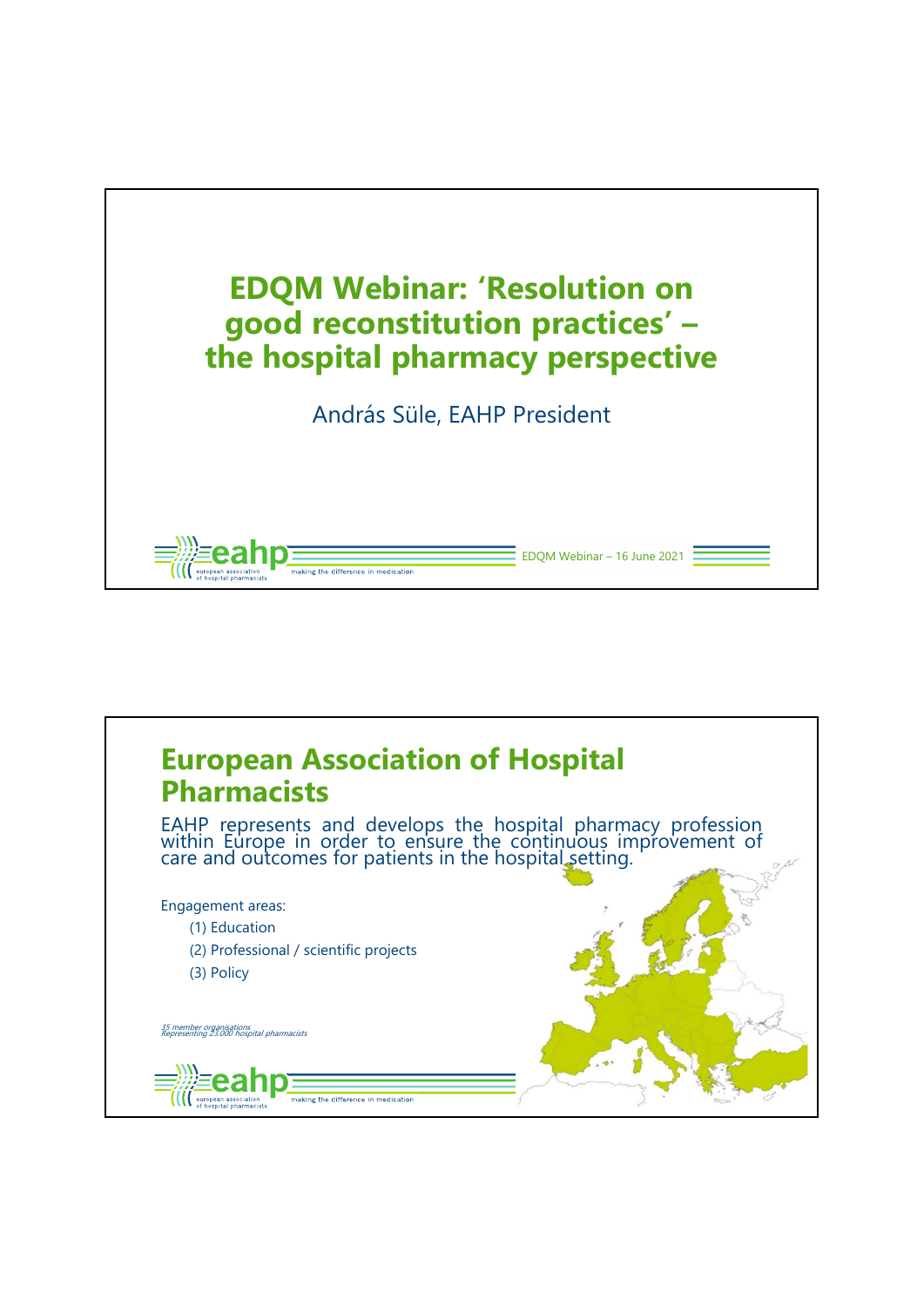![](_page_1_Figure_0.jpeg)

![](_page_1_Picture_1.jpeg)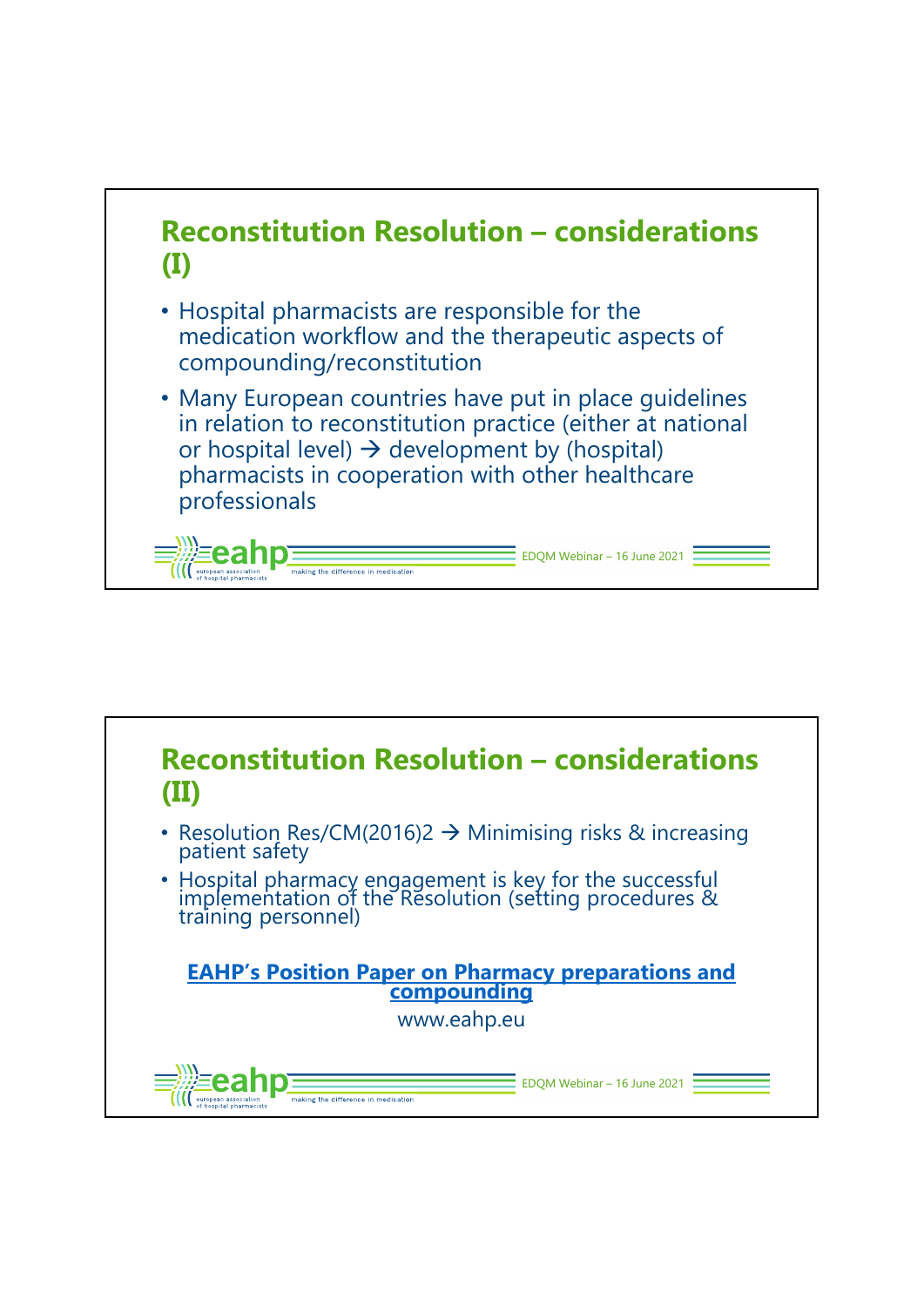![](_page_2_Figure_0.jpeg)

![](_page_2_Picture_1.jpeg)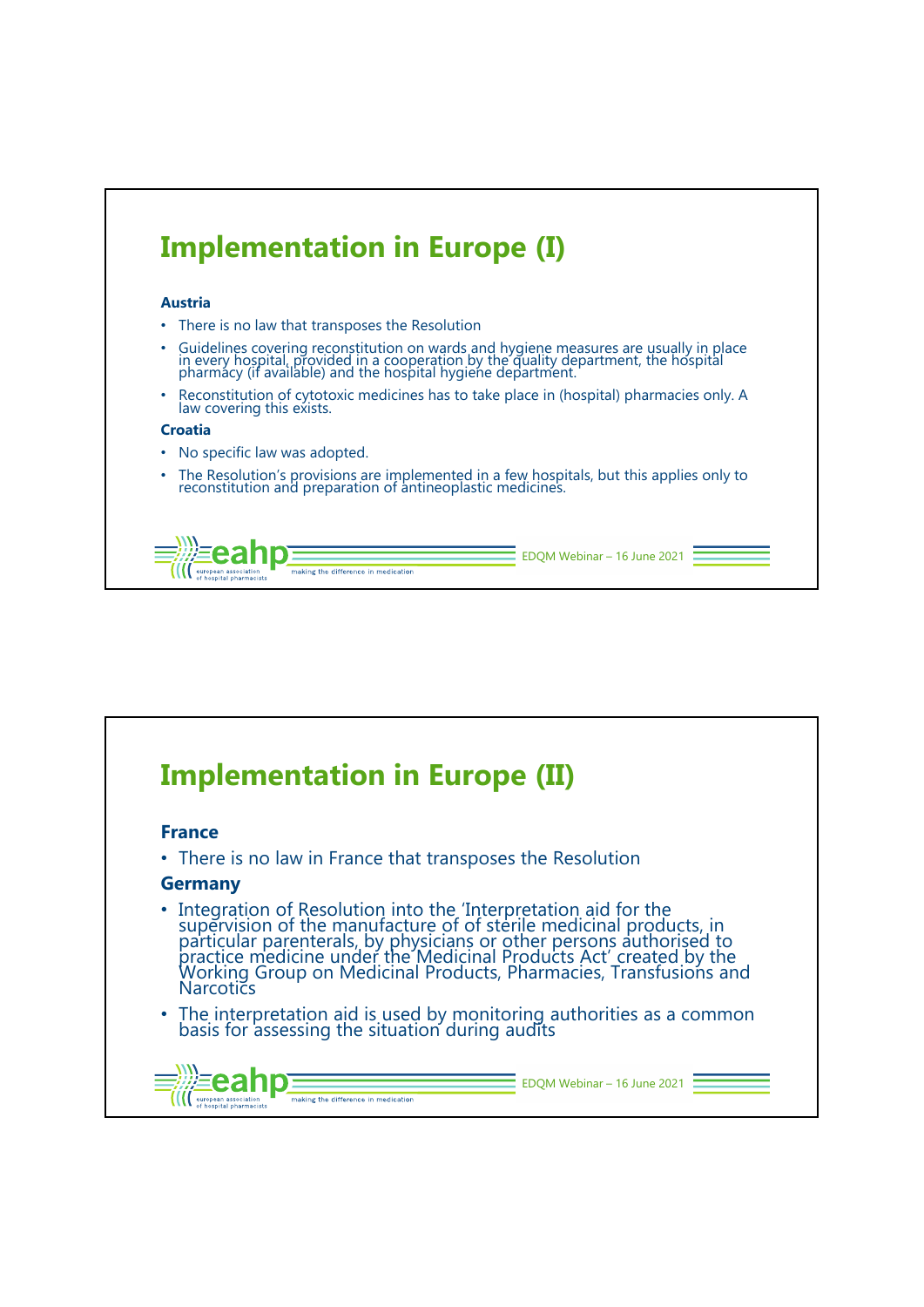![](_page_3_Figure_0.jpeg)

![](_page_3_Picture_1.jpeg)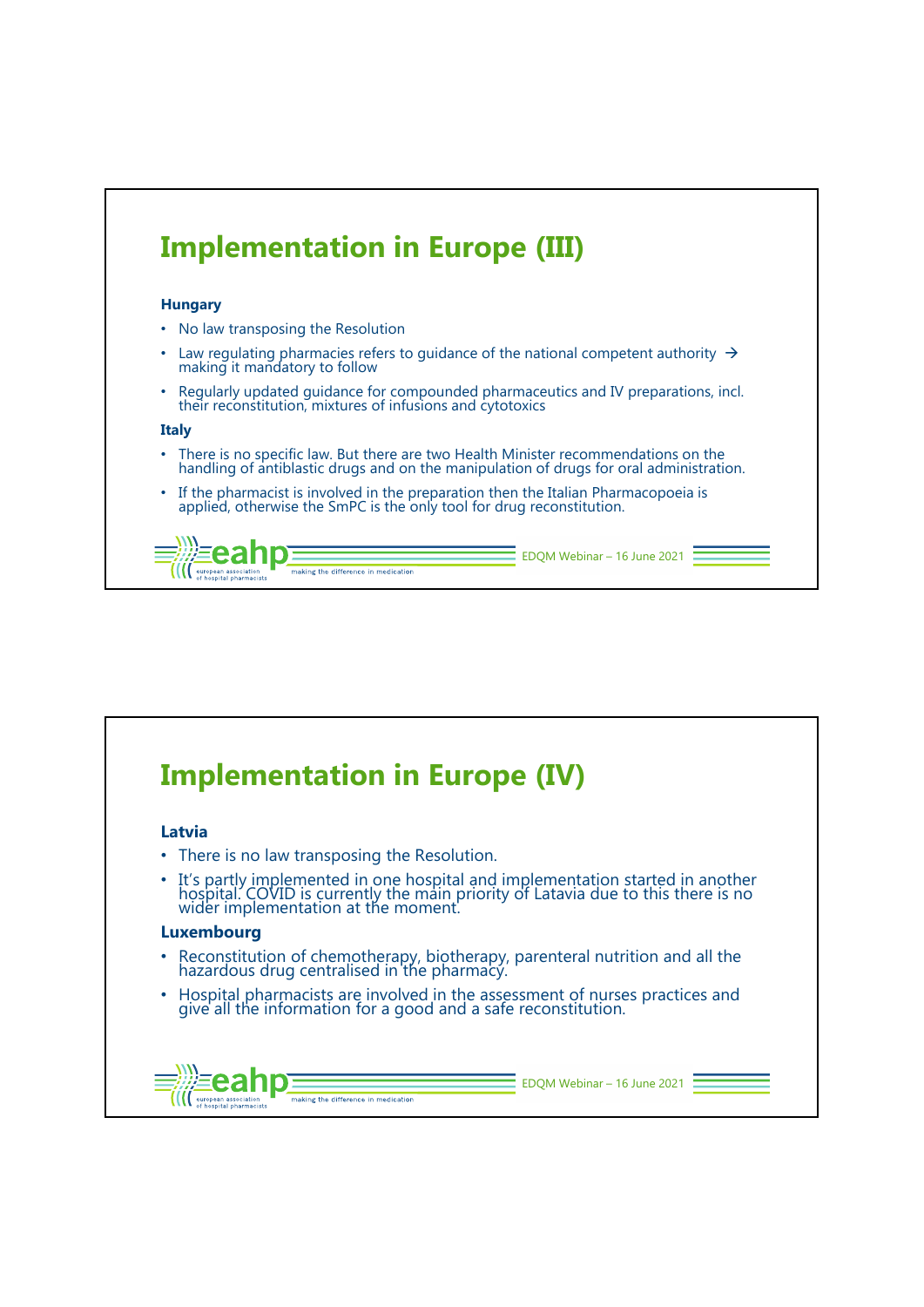![](_page_4_Figure_0.jpeg)

![](_page_4_Picture_1.jpeg)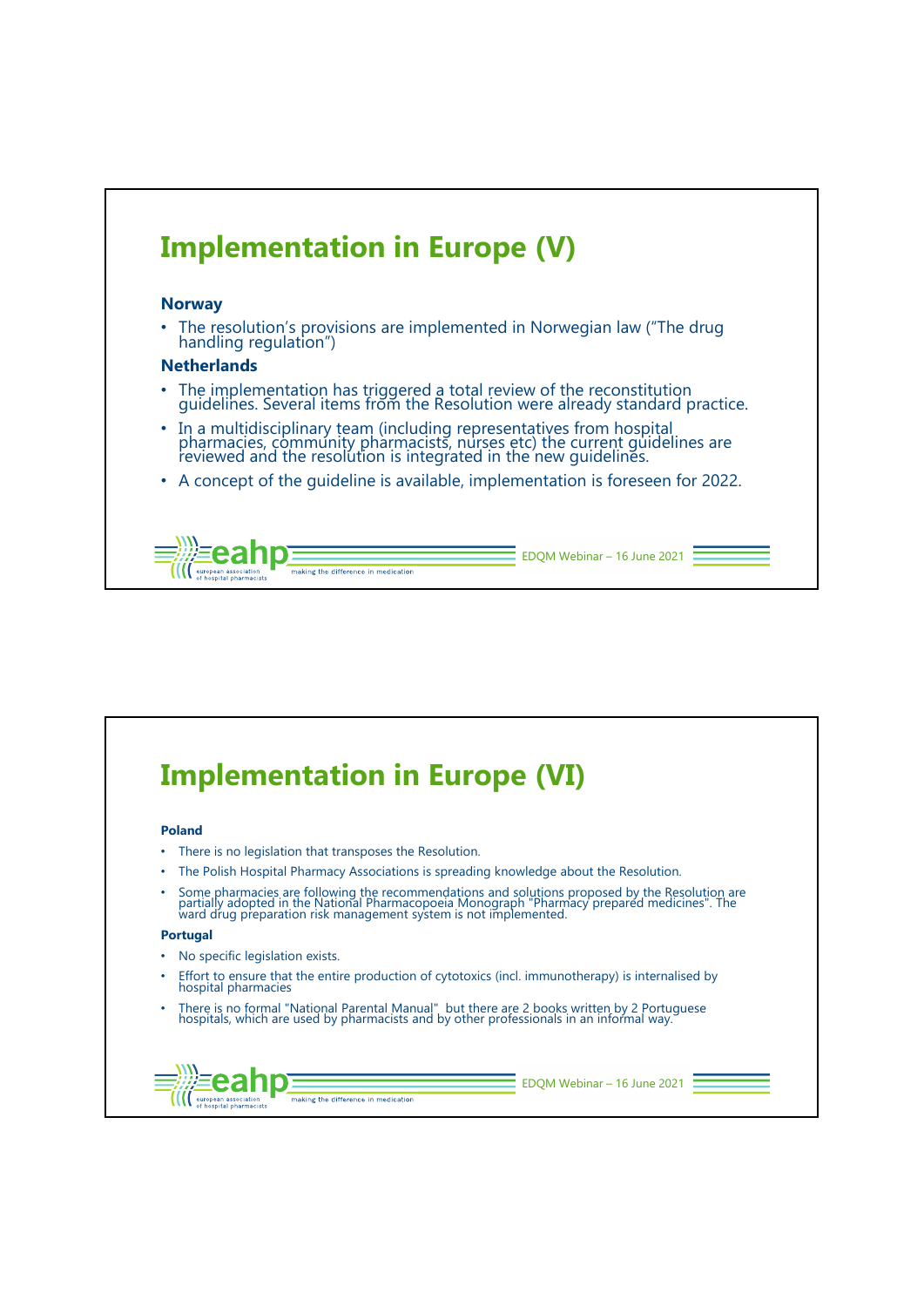![](_page_5_Figure_0.jpeg)

![](_page_5_Picture_1.jpeg)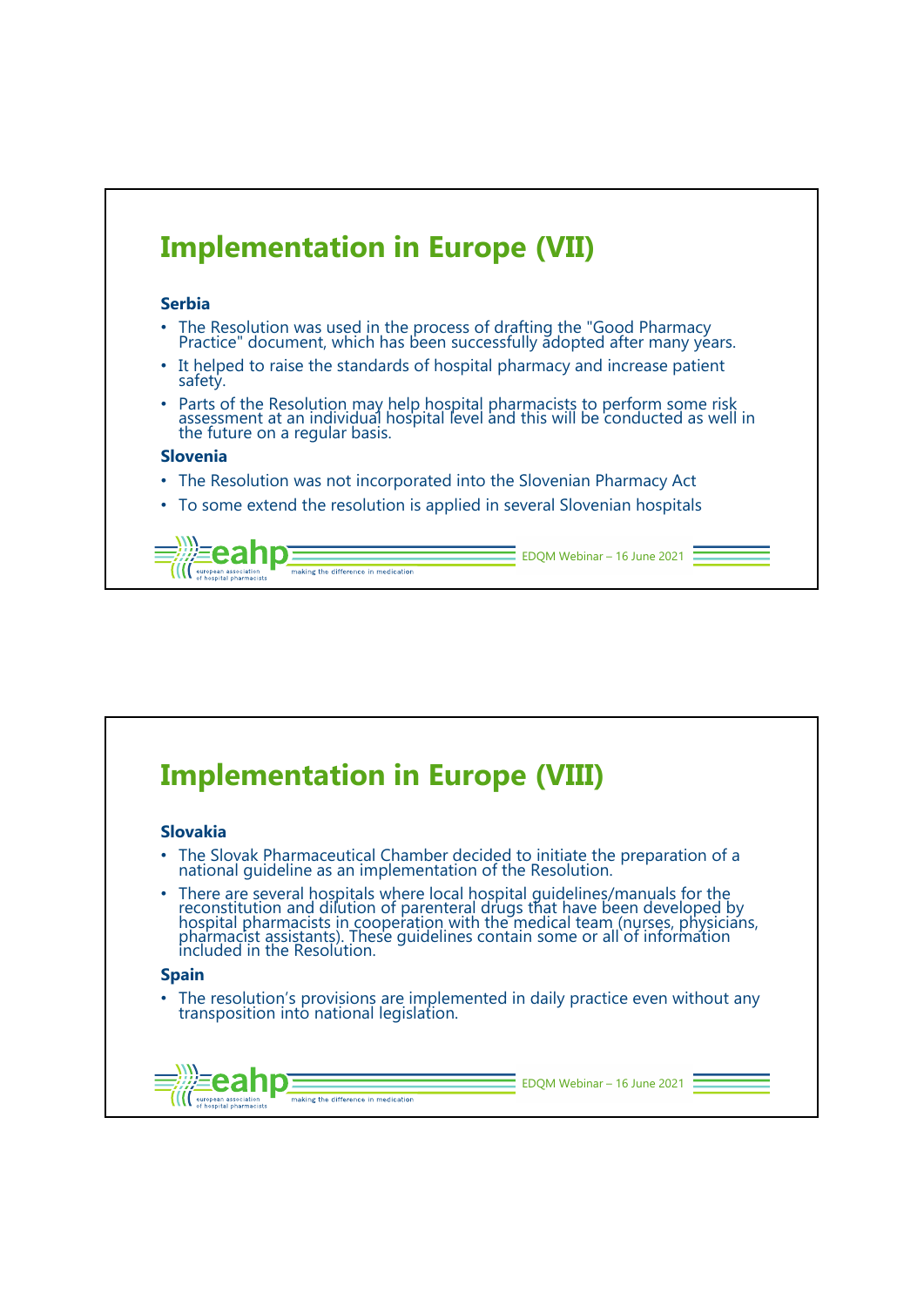![](_page_6_Figure_0.jpeg)

![](_page_6_Figure_1.jpeg)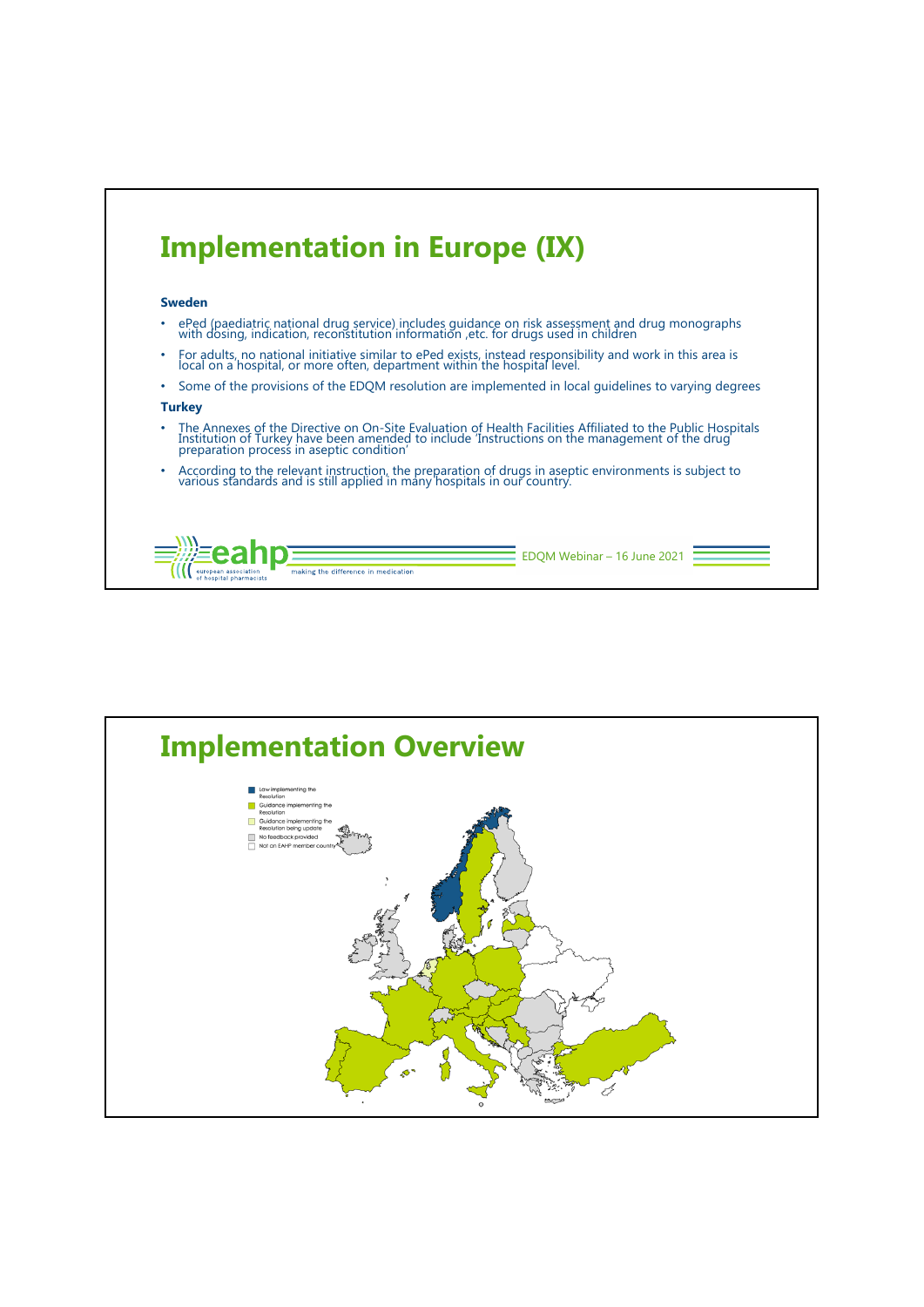![](_page_7_Figure_0.jpeg)

![](_page_7_Picture_1.jpeg)